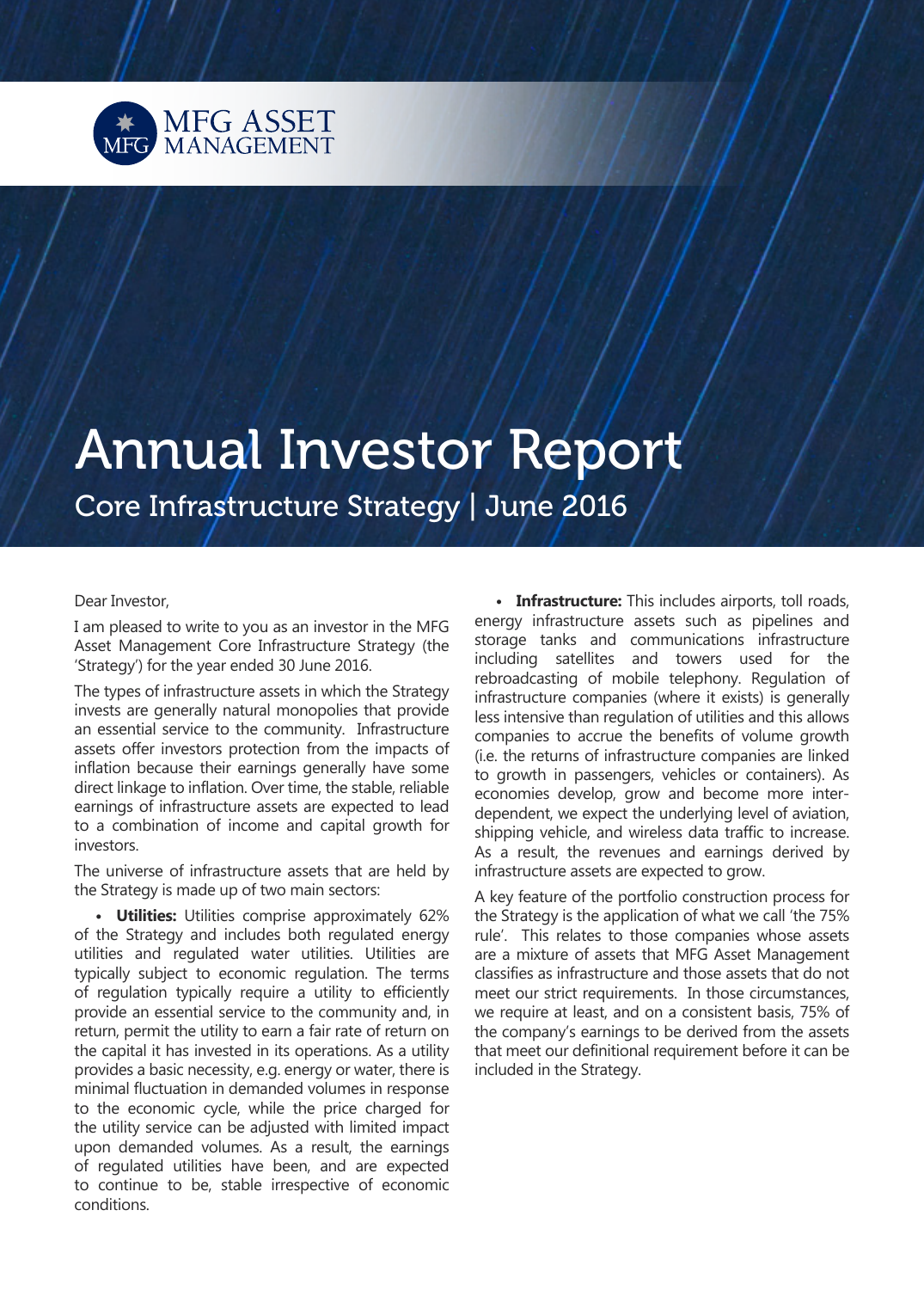## **Figure 1:** Performance to 30 June 2016 in US dollars.

| Yearly results<br>to 30 June<br>2016 | Core Infrastructure<br>Composite - gross return<br>$(\%)$ | Core Infrastructure<br>Composite - net return<br>$(%)^*$ | Infrastructure<br>Benchmark# |
|--------------------------------------|-----------------------------------------------------------|----------------------------------------------------------|------------------------------|
| 2011/12#                             | 7.2                                                       | 6.8                                                      | 3.8                          |
| 2012/13                              | 13.7                                                      | 12.9                                                     | 9.0                          |
| 2013/14                              | 25.6                                                      | 247                                                      | 24.7                         |
| 2014/15                              | $-3.5$                                                    | $-4.1$                                                   | $-4.1$                       |
| 2015/16                              | 20.9                                                      | 20.0                                                     | 2.8                          |

## Annual compound results (%) per annum

| 1 Year                           | 20.9 | 20.0 | 2.8 |
|----------------------------------|------|------|-----|
| 3 Year                           | 13.6 | 12.8 | 7.1 |
| Since Inception<br>(1 July 2007) | 13.9 | 13.1 | 7.7 |

S&P Global Infrastructure Index Net Total Return spliced with UBS Developed Infrastructure and Utilities Net Total Return Index. Note: as the UBS Developed Infrastructure and Utilities Net Total Return Index ceased to be published from 31 March 2015, it was replaced on 1 January 2015 with the S&P Global Infrastructure Index Net Total Return.

\* Performance figures are net of fees charged to clients and have been reduced by the amount of the highest fee charged to any client employing that strategy during the<br>period under consideration. Actual fees may vary depending on, among other things,<br>the applicable fee schedule and portfolio size. Fees are

## Portfolio Summary

For the year ended 30 June 2016, the Strategy delivered a return of +20.9% before fees (in US dollar terms). This was 18.1% better than the benchmark return of +2.8%.

This pleasing result provides a clear validation of the importance of imposing a tight definition of infrastructure when determining which stocks are included in the Strategy. In particular, our definition limits or precludes exposure to companies that are exposed to commodity price sensitivity. The heightened volatility seen in the prices of key commodities such as crude oil and natural gas meant that our Strategy was not adversely impacted by this development.

To illustrate this point, the following graph shows the total shareholder return (TSR) in local currency of the constituent stocks in the benchmark S&P Global Infrastructure Index for the 12 months ended 30 June 2016. Colour-coding is used to show those stocks in the benchmark index that MFG Asset Management includes in the Strategy, with the remaining stocks split between those whose earnings MFG Asset Management assesses as sensitive to commodity prices, those in non-OECD markets and other stocks that we exclude.



#### Source: MFG Asset Management.

The graph highlights a key reason why the Strategy has outperformed over the period: it not only held stocks that performed well over that period but, just as importantly, it avoided stocks that performed very poorly - in particular, stocks with commodity prices or emerging markets exposure.

To illustrate, the four worst performing stocks (in local currency terms) in the benchmark index for the year and their total shareholder return in local currency were:

• The Williams Companies Inc (-58.2%): A US energy company specialling in natural gas processing and transportation;

• Kinder Morgan Inc (-48.9%): The largest energy company in North America which owns oil and gas pipelines and terminals;

• Targa Resources (-48.4%): a midstream energy corporation, is one of the largest providers of natural gas and natural gas liquids in the United States; and

• CGN Power Ltd - H shares (-45.9%): A Chinese company that operates and manages nuclear power generating stations in Guangdong, Fujian and Liaoning provinces.

At the end of the period there were 89 stocks held in the Strategy. Over the past 12 months, four stocks have been added to the Strategy and four stocks were removed:

### **Stocks added:**

• Spanish communications tower company, Cellnex Telecom. The stock was added subsequent to its IPO;

• Australian toll road company, Macquarie Atlas Roads. The company was added as a result of meeting the Strategy's gearing requirements;

• US utility, Dominion Resources. The company's operations now comfortably exceed the Strategy's requirement for a minimum of 75% of earnings to accrue from regulated sources;

• UK Channel Tunnel and rail shuttle operator, Eurotunnel. The company was admitted to our universe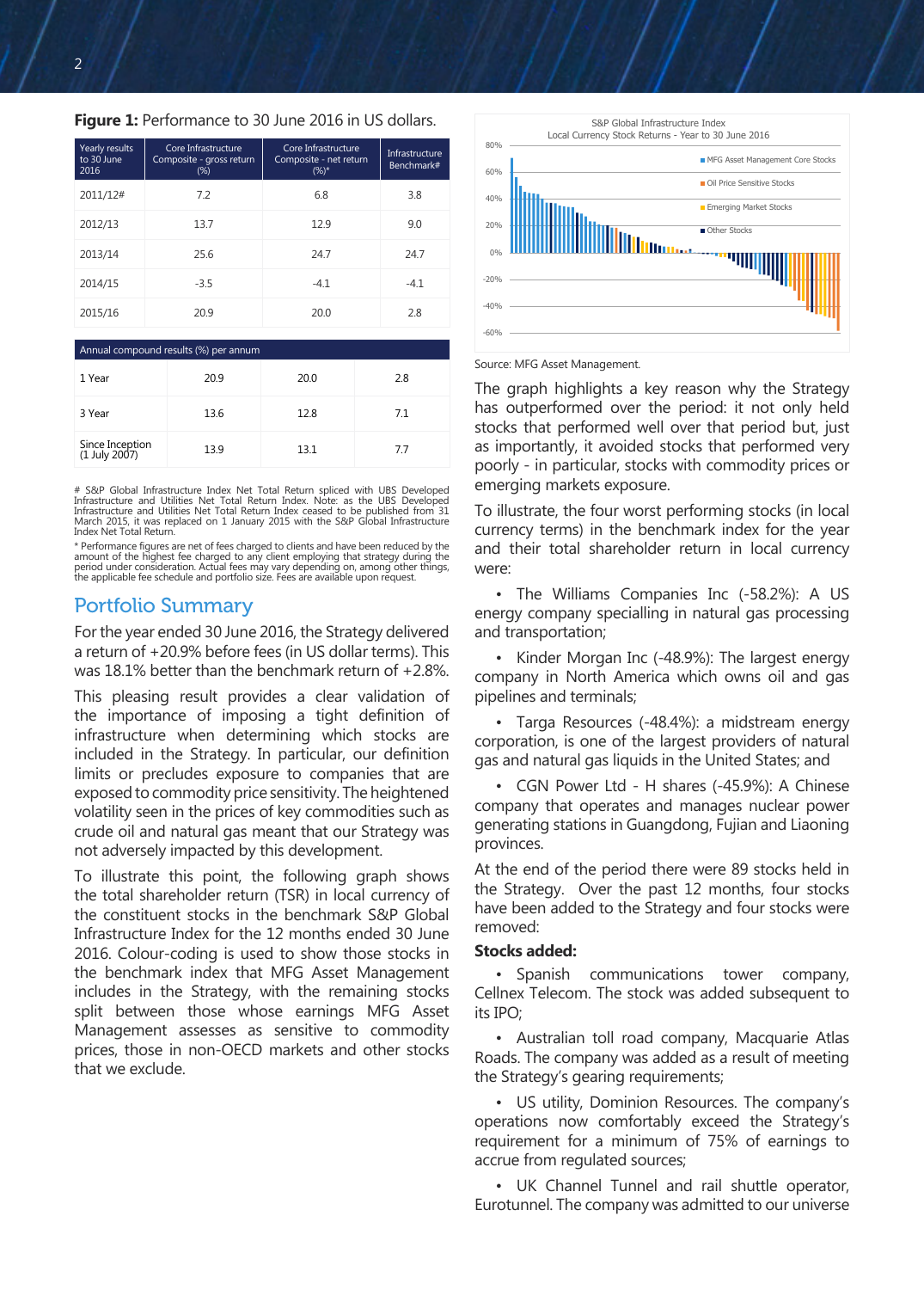after selling its ferry business which previously failed to meet our 75% threshold of pure infrastructure earnings.

## **Stocks deleted:**

• US utility, UIL. The company was sold following a takeover;

• New Zealand utility, Vectren. The position was exited on the basis of insufficient market liquidity;

• German port company, Hamburger Hafen. We exited the position as a result of the business expanding its inter-modal rail business, meaning that the company failed the 75% rule;

• US utility, Centerpoint Energy. This was another takeover-induced sale.

## **Corporate governance and proxy voting**

Where MFG Asset Management retains authority to exercise proxy voting rights on behalf of clients under the Strategy, its internal Governance & Advisory team has responsibility for proxy voting. This responsibility transitioned from ISS in the fourth quarter of the year ended June 30, 2016. MFG Asset Management established the Governance & Advisory team to centralise proxy voting analysis and administration and lead engagement on corporate governance with portfolio companies on behalf of its clients.

MFG Asset Management maintains a Proxy Voting Policy, the objective of which is to promote the economic interests of its clients. MFG Asset Management considers that proxy voting rights are an important power, which if exercised diligently can enhance client returns, and should be managed with the same care as any other asset on behalf of its clients.

MFG Asset Management maintains a set of Corporate Governance Principles in respect of investee companies which outlines the company's core principles on corporate governance. A key governance focus for MFG Asset Management is executive compensation. Overall, MFG Asset Management believes pay practices must be designed to attract, retain and motivate executives and should be balanced, with an emphasis on risk mitigation and the creation of long-term shareholder value. MFG Asset Management believes in pay for performance with incentives genuinely at risk. MFG Asset Management is fundamentally against the use of stock options as part of executive compensation as such instruments do not properly align executives with shareholders given their asymmetric, leveraged payoff profile. MFG Asset Management is pragmatic about the use of stock options, particularly in the United States where their use is most prevalent, and believes stock options should be limited to 25% of executives' target direct compensation.

## **Brexit**

On 24 June, the UK voted to leave the European Union ('EU') by a narrow margin (52% 'leave' to 48% 'remain') in a non-binding referendum. The result triggered volatility in investment markets, including a sharp depreciation of the British pound and falls in the share prices of a range of UK and European companies. However, there were limited signs of financial system stress. In our view, the probability of a major global systemic risk event due to 'Brexit' in the short term is low.

It is interesting to note that the best performing region for the Strategy in the month of June was the UK, which delivered a weighted average return of +9.5% (in local currency terms) as investors sought refuge in the highly defensive utilities held by the Strategy.

## **Disruptive technology**

MFG Asset Management is deeply concerned about the potential for technology to materially impact the investment fundamentals of stocks in its portfolios. Two technologies that we have investigated that are particularly relevant to this portfolio are the expected proliferation of distributed power, i.e. rooftop solar generation combined with residence based battery storage, and driverless cars. MFG Asset Management's thoughts on these technologies are included with this letter.

### **Outlook**

MFG Asset Management believes that infrastructure assets with requisite earnings reliability that exhibit linkages to inflation offer an attractive, long-term investment proposition. Furthermore, given the predictable nature of its earnings profile, the investment returns generated by infrastructure assets are different from standard asset classes and offer investors valuable diversification when included in an investment portfolio. In the current uncertain economic and investment climate, the reliable financial performance of infrastructure investments makes them particularly attractive and an investment in listed infrastructure can be expected to reward patient investors within a threeto five-year timeframe.

Notwithstanding the resilient nature of the stocks held in the Strategy, we expect to see volatility in equity markets, particularly when US interest rates start to rise. However, we are confident that any increase in interest rates will have a minimal negative impact on the underlying financial performance of the stocks in the portfolio.

## Self driving cars: Implications for toll roads - Dennis Eagar

Since 2007, our infrastructure portfolios have held material positions in toll road companies. These companies have had exposure to toll roads in Europe, the US, Canada, Latin America and Australia. When valuing these roads, we distinguish between four different types of roads because of their inherently different traffic growth dynamics, including their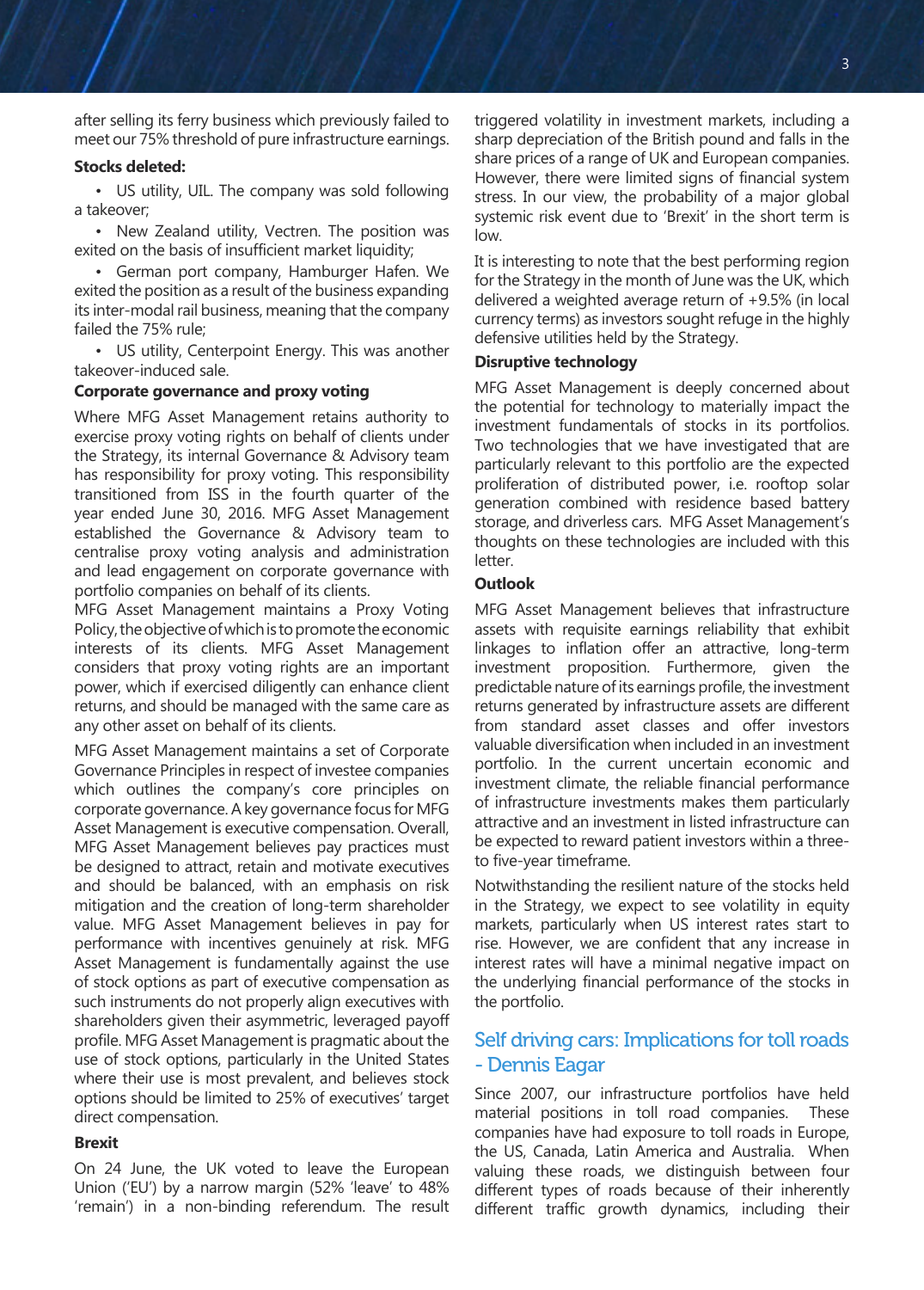sensitivity to economic conditions. There are four types of toll roads:

- Urban radial roads;
- Urban orbital roads;
- Urban High Occupancy Toll (HOT) lanes; and
- Inter-urban toll roads.

When valuing these roads, we build financial models that forecast traffic usage through to the end of the contracted concession period. In some cases, this can be more than 50 years. The advent of driverless cars therefore raises questions as to the impact of this rapidly developing technology on toll road traffic volumes.

The shift to driverless cars will clearly take some time to occur. While the basic technology for driverless cars already exists, there are a myriad social, regulatory and legal issues that need to be addressed before they become ubiquitous. But in the meantime, the technology will develop and will inevitably impact toll road usage.

Based on our analysis, we expect the development of driverless cars to provide a boost to toll road traffic and earnings over the next 10-20 years. However, beyond that period the impact on usage of toll roads is difficult to predict and may even be negative. We explain our thinking in the following discussion.

## **Autonomous vehicles**

Cars are currently being produced that have Autonomous Vehicle ('AV') capability. This means they have the capability to allow the driver to relinquish complete control over the vehicle in certain circumstances and are smart enough to know when conditions do not allow that to occur, e.g. when lane markings are confusing or non-existent.

AVs are not driverless cars. Driving an AV allows the driver to hand over control of the vehicle but requires the driver to be ready to take back control of the car when needed. The vehicle will automatically keep a safe distance between itself and surrounding vehicles and, if needed, can change lanes. It will do all those functions more safely than a human – indeed road safety authorities are supportive of the adoption of AV technology because of the expected safety benefits.

So while the driver will still need to be behind the wheel and attentive to what is happening, the driving experience will generally be more relaxed, less stressful and safer than in non-AV vehicles.

While there are a raft of legal and regulatory issues that need to be solved before driverless cars become a reality, there are complex social/ethical issues that are even more important in the use of this technology. This is perhaps best illustrated when an AV is being used in a suburban street environment. In that situation,

it is entirely possible that the vehicle would have to make a decision between running over a person that has moved into the path of the car or swerving into the path of a vehicle coming in the opposite direction, potentially putting the lives of the occupants of the AV at risk. Such 'life and death' questions will take some sorting out!

In the context of such difficult issues, it is not surprising that the current thinking among road safety authorities is that AV usage is likely to be restricted only to motorways for some years to come. This is because:

• Generally motorways have better and more consistent road markings and signage; and very importantly

• There is only very limited scope for an AV to be faced with situations that are difficult to predict in advance, e.g. a person running in front of the vehicle.

## **The future**

So in the shorter term, we believe that the tolled motorways are likely to benefit from AV technology because it will enhance the attractiveness to using the toll road over the free, non-motorway alternatives. Initially, that benefit will be marginal because relatively few cars will have AV capability. But over the next decade and beyond as AV technology is rolled out in more and more cars, it is likely to be material. As the following diagram illustrates, a recent University of Minnesota study forecast that within 15 years almost 60% of the USA vehicle fleet would have either complete or limited self-driving capability, rising to 90% by 2040.

Their forecasts are shown in the following graph which uses vehicle automation levels as defined by the National Highway Traffic Safety Administration of the USA being:

- Level 4 Complete self-driving automation
- Level 3 Limited self-driving automation (an AV)
- Level 2 Combined function automation
- Level 1 Function specific automation
- Level 0 No automation.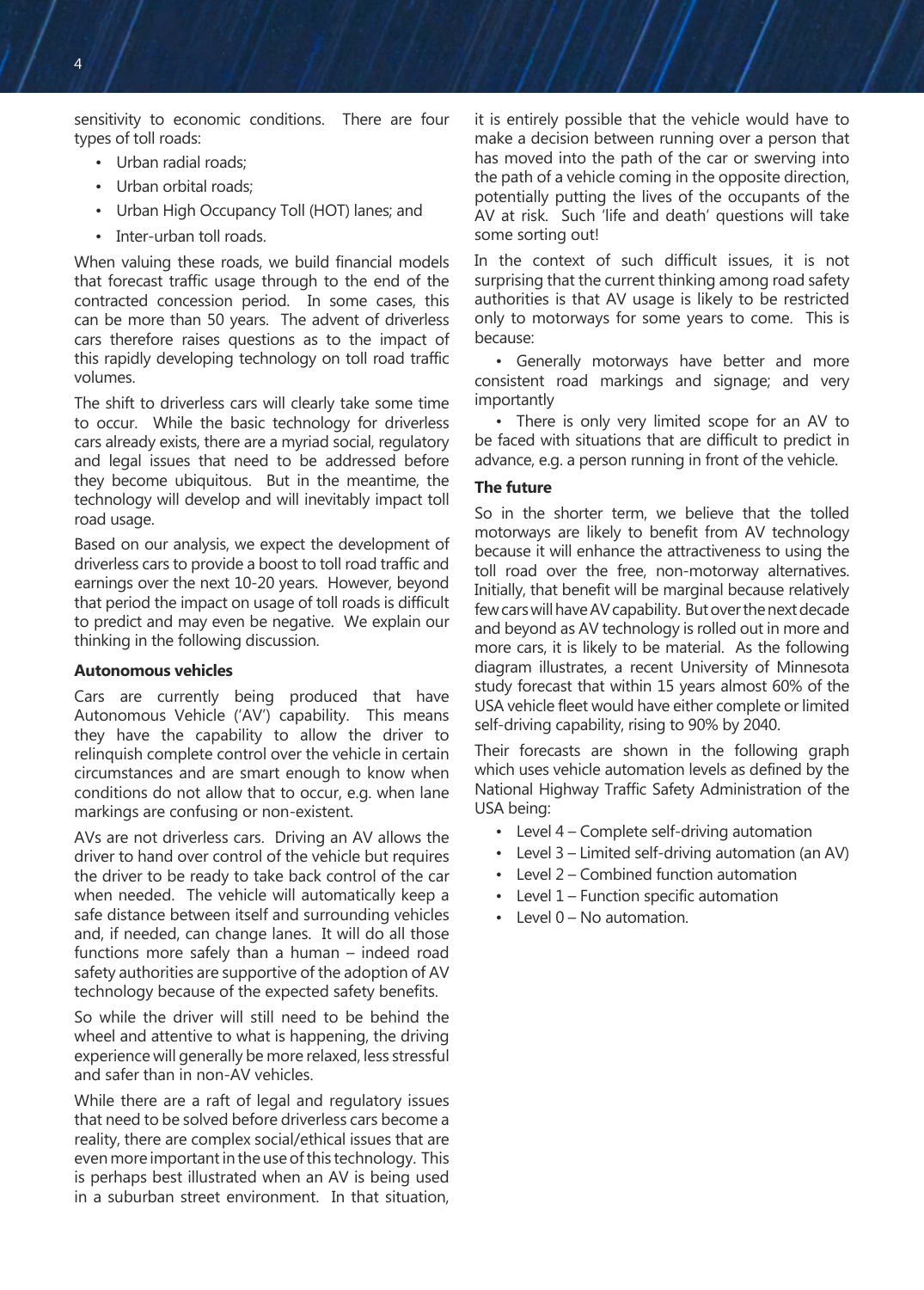

Source: University of Minnesota, Levinson, The End of Traffic and the Future of Transport Funding (Aug 2015).

So, we do not see AV technology as being a disruptive technology that could have a negative impact on traffic growth on the toll roads in the next decade. Quite the opposite – for as long as its use is limited to motorway conditions, the toll roads are expected to be net beneficiaries.

The increasing usage of AV technology on motorways will also benefit toll roads in two other important ways:

• It will reduce traffic congestion on the toll roads because some congestion is caused by the poor behaviour of human drivers when changing lanes, breaking or accelerating. It will also reduce the number and severity of accidents – frequently a cause of severe congestion on the toll roads; and

• It will increase the capacity of the toll road, particularly in peak periods. Toll roads currently can handle around 2,200 vehicles per lane per hour. A recent study by the University of California concluded that full penetration of AV could see this capacity double. This is because vehicles will be able to travel much closer together at much higher speeds in much thinner lanes than is currently the case. A different study by Tientrakool et al $1$  found that a 50% presence of AVs in the traffic mix can increase highway capacity by 80%. While these studies may prove to be optimistic, there is no doubt that the increase in capacity will be meaningful particularly for urban toll roads which are already capacity constrained during peak periods. This capacity benefit can be phased in over time by the creation of AV only lanes on the toll roads.

Of course, this improvement in capacity will also be experienced by the free roads running parallel to the toll road thereby reducing congestion on the free alternative and removing the incentive for drivers to use the toll road. So when AV technology is allowed to be used on non-motorways, there is likely to be a negative impact on toll road usage, at least until the free alternative roads become congested again.

## **Driverless cars**

The ultimate form of AV is a driverless car. Such a vehicle is likely to be configured completely differently from today's vehicles. It would have no steering wheel or other controls and seats would be configured to best suit the needs of the occupants at the time. Driverless cars:

• Would allow the occupant to use the travel time productively or enjoy a greater range of entertainment experiences including video/TV/computers;

• Would allow greater interaction between occupants;

• Would provide enhanced mobility to those in our society currently incapable of driving a car, e.g. the old, infirm and young would be able to use the car without assistance.

Driverless cars will increase the capacity of both toll roads and their free alternatives as automotive networked intelligence results in optimising traffic flow, less accidents, and automatic rerouting. Ultimately roads may not even need traffic signals, lane markings or speed limits. The fact that a driverless car trip will be an opportunity to be entertained will also reduce the utility of the time saved by using a toll road, i.e. drivers will be less inclined to spend \$5 or \$10 on the toll road to save say 15 minutes. Alone these developments are negative for toll roads given that usage of a toll road is almost entirely dependent on the actual or perceived time and reliability benefits of using the toll road.

However, driverless cars will also increase the demand for trips by reducing reticence to taking trips, introducing empty trips, and taking share from other modes.

A study by Princeton University forecasts that vehicle miles driven is likely to increase by between 5% and 20% when AVs reach 50% market penetration and when fleet penetration of driverless and AV cars reaches 95%, vehicle miles driven is expected to increase by 35%. The same study forecasts that this will be around 2040, well within the forecast period of toll roads in our investment universe.

The era of driverless cars is also likely to be associated with much lower levels of car ownership. It will simply be more economic to participate in some form of sharing arrangement that allows much greater utilisation of vehicles than to have a privately owned vehicle remaining idle. Again this is likely to lead to an increase in vehicle miles driven as it will decrease average trip costs.

Another study by academics at the University of Southern Florida showed that empty trips alone would increase total miles driven by at least 10%. These trips would arise because shared cars would drop off a passenger and drive empty to pick up the next occupant.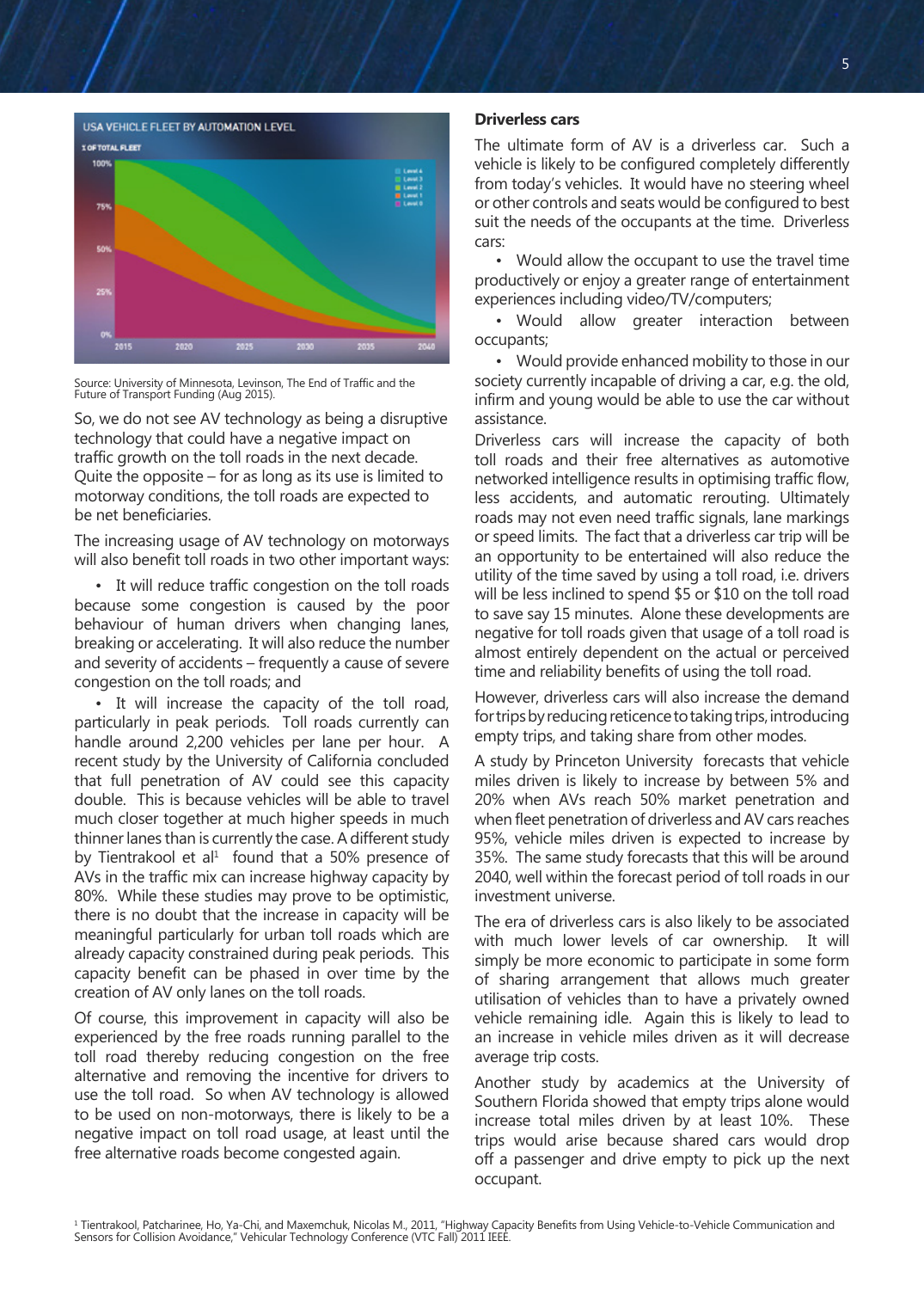As an aside, it would appear that the clear losers of driverless cars would be the owners of parking stations and those making a living driving vehicles (at present, there are about 3.5 million truck drivers in the US, forming the largest job category in 29 states).

We believe there is significant potential for disruptive technologies to materially impact a range of industries. We know with certainty that none of the above quoted studies will be absolutely correct. We expect AV and driverless cars will generally be positive for the earnings of toll roads, and particularly urban toll roads, over the next 10 to 20 years but we have not changed any of our traffic forecasts to reflect this until we have greater certainty about how, and more importantly, when these developments will take place.

The long-term impact on toll roads will depend on the balance of the positive impact of the additional trips created by driverless cars and the negative impact of the additional capacity that is created on the free roads by the growth of driverless cars.

## Utilities remain a bedrock of the MFG Asset Management Infrastructure Strategy - Ben McVicar

Electric utilities are a mainstay of our infrastructure portfolios. We often refer to utilities as providing the 'lead in the keel', or in other words, we expect these businesses will provide stable earnings, regardless of macroeconomic conditions. The stable earnings comes from both the reliable demand for energy and the application of strict price regulation to network fees. This means the utilities we invest in will continue to earn a modest, but reliable return.

However, the individual economics of an 'electric utility' vary by company and need to be considered on a case-by-case basis. Our preferred part of the industry to invest in is transmission and distribution assets, i.e. the poles and wires, or more simply - the 'grid'. The grid benefits from being a natural monopoly and is therefore regulated to ensure it only earns a fair return on its investment. By comparison, companies that are operating in the power generation and retailing space typically struggle to deliver reliable returns. This is because their earnings profile is affected by dramatic swings in the electricity price that occurs through the course of the year. As a general rule, we limit the exposure of the portfolio to companies without sufficient stability of returns.



Source: MFG Asset Management.

However, in recent years the price of both roof-top solar power generation and batteries have come down dramatically, begging the question as to whether these technologies will disrupt this reliable earnings profile of the grid. In this note, we consider if the arrival of moreaffordable roof-top solar and batteries undermines the investment case in the sector.

The first electric grids were developed over 100 years ago. Since then, the level of complexity has increased as the scale of the operations have grown. However, compared to a century ago, the underlying principle of how electricity is supplied to consumers is largely unchanged: electricity is generated in a remote location and delivered to a household or business through a series of wires and transformers.

In the developed world, access to power provided by the grid is considered an essential service and underpins the modern economy. Investment in electric grids has generally provided a stable, low-risk return.

Despite new technologies, we do not expect the investment fundamentals to change in the coming years.

## **Batteries**

Batteries are the first piece of the puzzle. For context, the use of batteries in electricity grids is still in its early days. For large-scale batteries ('utility scale'), grid operators are largely at the trial phase in developing knowledge and capabilities to harness the technology. Meanwhile, the home-installation of batteries is a similar story, with consumer uptake still in its infancy. However, in the long-term, we expect batteries to play an important role in the grid. Why? Because unlike other commodities, electricity needs to be produced concurrent with consumption. This requires the construction of 'surplus' capacity to deal with the periods of peak demand. This 'surplus' capacity sits idle for the majority of the day (or even year) until there is a surge in demand. Batteries solve this by allowing electricity to be generated in off-peak periods $^2$  such as during overnight hours, for storage until needed. In turn, this reduces the need for excess capacity, which is a win for both the utilities companies and their customers. And importantly, the grid's role in all this is largely unchanged because energy will still need to be delivered to the batteries.

#### **Solar power**

The impact of renewable generation on the grid is more complex. Some renewables are being installed at the residential level, typically as roof-top solar, while others are being developed as larger 'utility scale' projects. These are typically developed on solar and wind-farms.

In assessing the impact to grids, it is worthwhile to initially analyse the implications of small-scale applications. In our view, utility scale solar or wind changes nothing for

the owner of the grid. This is because the generation<br>We note that batteries also have the potential to reduce the amount of 'wasted' energy that disappears as heat due to the resistance of the wiring used "<br>In electrical implications for grid efficiency.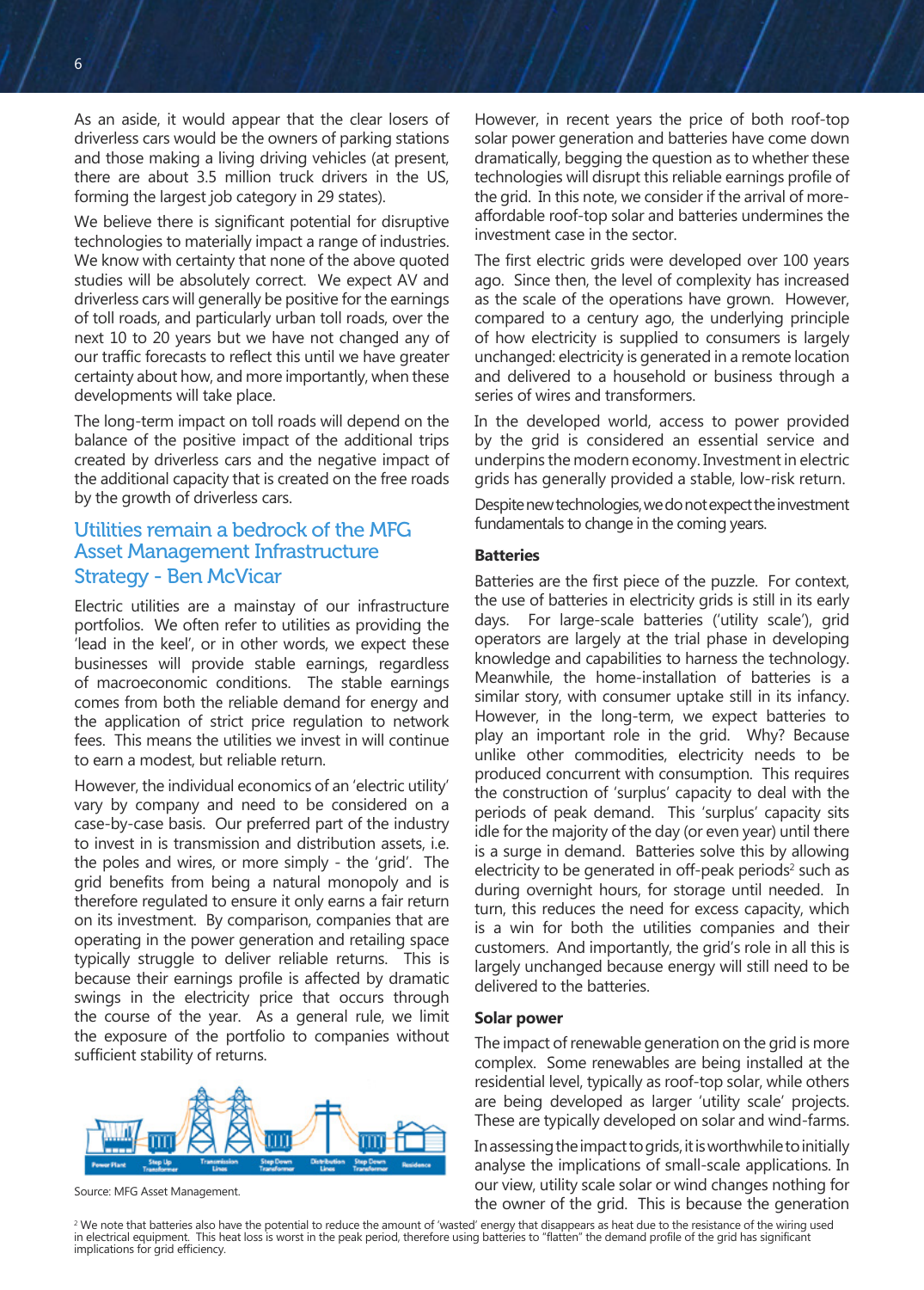from the power station will still need to be transported to its customers. The dramatic decline in prices in wind and solar have made these technologies far more cost competitive with the more emissions intensive technologies. In recent years, global expenditure on utility scale renewables has outpaced expenditure on thermal power stations. As costs continue to decline, we expect this trend to continue, with the electric grid providing a key link for this renewable energy to reach its customers.

Connecting large scale renewables to the grid is likely to be an important source of capital expenditure for the high-voltage 'transmission' network that transports the output back to population centres. However, the shift to renewables at the transmission level is not without challenges. Unlike existing thermal power stations, which have a reliable production output, renewables tend to be more unpredictable and 'intermittent' in their power output and vary with changes in wind and clouds. Managing this variation in output requires operators of the grid to use reserve generators (often gas turbines) to balance the output from the renewables with the load or consumption of the customers on the grid. The difficulty for the operator of balancing this increases as the proportion of renewables increases. According to the US National Renewable Energy Laboratory, this additional cost on the grid of managing this variable output of renewable energy is often not thought about when considering the cost of renewables.

Where the renewables discussion gets more complex is roof-top solar. This is known as 'distributed' generation because it's no longer 'centralised' at a large scale generator. Theoretically, it does solve one of the problems of electricity supply – i.e. that electricity needs to be transported a long-distance from the generator to the household. The long distances involved have been unfortunate as the further the electricity is transported, the more that gets lost as heat.

When roof-top solar is combined with a battery, it begs the question, why do customers even need to be connected to a grid? Our short answer is, (1) building a reliable, disconnected system is prohibitively costly; (2) being connected to the grid provides enormous redundancy with numerous generators and electric lines that ensure the power stays on for consumers – especially in weeks when the sun isn't shining; and (3) not everyone in the community has the ability to selfgenerate.

The current installed cost for a reasonably sized solar and Tesla battery package is approximately AU\$20,000 (US\$15,000). Except for households with extremely low electricity consumption, this system would only act as an offset and would not allow for a full grid disconnection. This is because the system would not be able to supply enough power to meet most household's requirements in all conditions. For example, the new 7kWh Tesla

battery is rated to deliver 2 kilowatts of continuous power (3.3 kilowatts at peak). A kettle and toaster can require over 2.5 kilowatts, which when combined with a hairdryer, can easily pass 4.5 kilowatts of "load", exceeding the peak capacity of a single battery.

An Australian Think Tank, the Grattan Institute, put out a research paper in 2015 that addressed the cost of building a system capable of full grid disconnection. For a typical Sydney household, to fully disconnect from the grid would require a system worth AU\$34,200 (US\$25,600). However, this system would only be 95% reliable, i.e. the house would be without power in 1-in-20 days, on average. To be 99% reliable, the cost goes up to AU\$52,200 (US\$39,150). For 99.9% reliability, i.e. still below the level achieved by a grid – the price jumps to AU\$72,200 (US\$54,150). The same analysis highlights that using this disconnected system would cost the household over 5.5 times more than if it had simply opted to draw power from the grid.

Other studies in different markets have estimated the cost of a disconnected system to be eight times higher than simply drawing power from the grid. Even expected declines in technology costs are unlikely to save this, with an 80% reduction in the solar and battery costs still leading to a system that is 2.5 times the current cost of sourcing power from the grid.

While the cost of installing the system may come down in the future, there are still significant barriers to mass adoption. Many homes will have insufficient space available for all the requisite equipment to be installed – whether it's garage space for batteries or roof-top square-metres to install the solar panels. Some disconnected systems can include a back-up generator, however, in a relatively densely-populated neighbourhood, neighbours may have complaints about the sound of an engine running at full-tilt when sitting down to relax in the evening. Then there are apartment owners without space for panels, or even home-owners with roofs facing in the wrong direction, or with shadows from trees and other buildings. Future growth in population density is only likely to exacerbate this issue. And what about renters? They won't want to pay to have equipment installed and owners may be reluctant to spend the money, given it's typically the renter that makes the saving from the energy generated by the system.

Even for those households with adequate roof-top space and large solar/battery-systems, there is still a benefit in staying connected to the grid, being that it allows excess electricity to be exported back to the grid - an example being when the owners are away on holidays or even out for the evening. This leads to a future where the grid's role becomes a facilitator of trading between household 'generators', rather than as a pure delivery mechanism.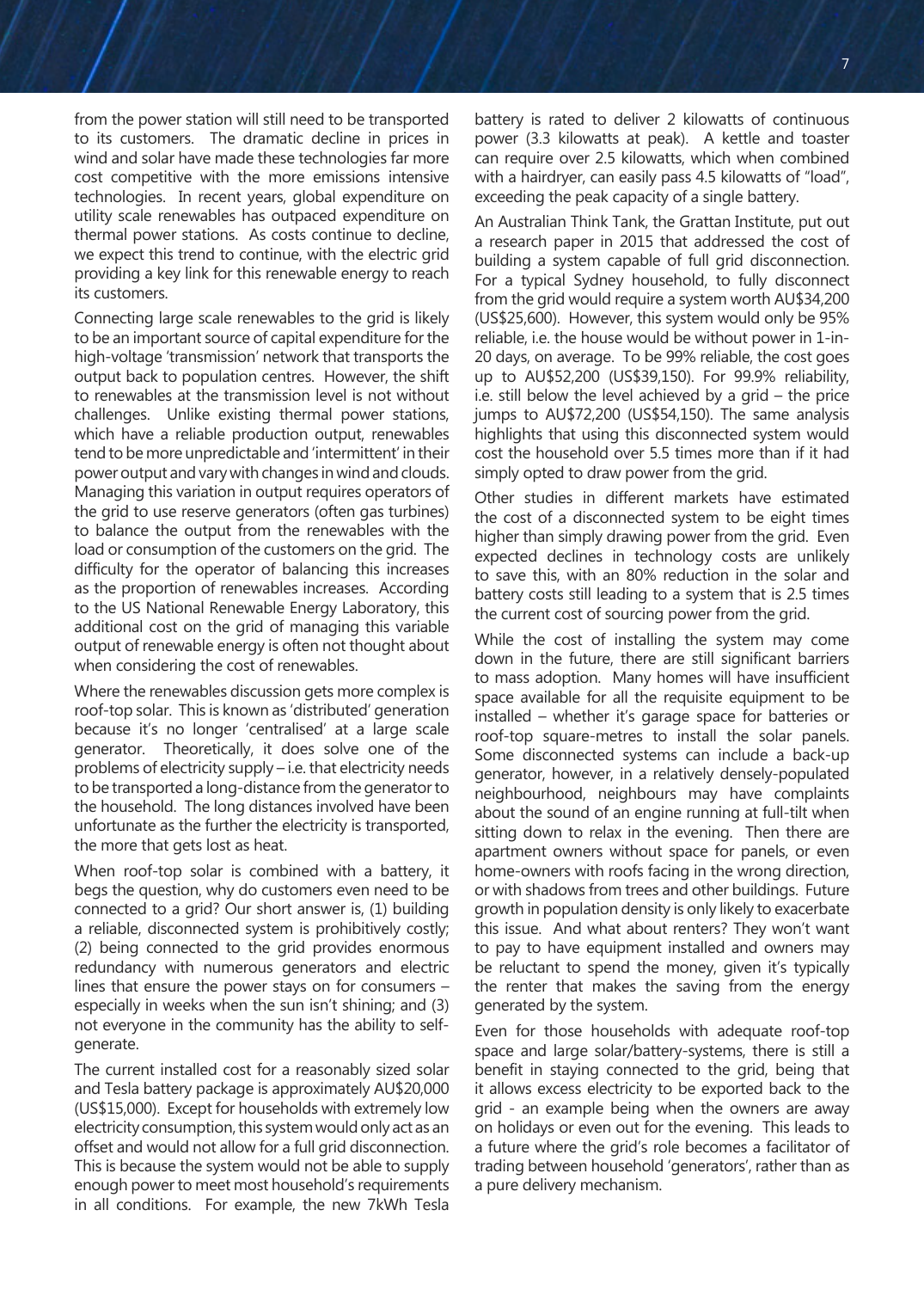For the reasons above, we believe that for the foreseeable future, disconnecting from the grid will remain a poor financial decision for many customers. Furthermore, there will be a significant number of customers that can't disconnect at all. That's not to say we don't expect there will be continued growth in rooftop solar and batteries, but we do expect to see these customers using the technologies as a complement to the existing network. In turn, this will require regulators to review network pricing models. The grids themselves will need to work to adapt the network to deal with the changing flow patterns of electricity.

When things change, it is rare for all stakeholders to be winners. In our view, the worst impacted part of the energy supply chain will be the utility-scale scale thermal generators – gas, coal and nuclear power - as their economics are damaged by ongoing growth in renewable generation. While we expect many of these fuels to have a place in the fuel mix in coming decades, the transition to an increased renewables share in the market is likely to be problematic for them.

Fundamentally, the grid will continue to be an important piece of infrastructure in the community. At the present time we expect regulated utilities to remain a reliable investment and we remain confident in the outlook for the sector. As a rule, we exclude from our investment universe those companies who derive more than 25% of their earnings from unregulated power generation and/or power retailing. Hence, the companies most negatively impacted by these newer technologies fall outside our scope. While we remain aware of their disruptive potential, we believe that solar, wind and battery storage technologies are unlikely to materially impact the stocks in our investment universe. Where they do, the impact will be spread over many years and decades.

# The other 'green' technology electric cars

Discussion of the impact of technology on the grid is typically centred on the potential for disruption. In this note we have outlined why we believe this is an unlikely scenario. However, there are other technology changes that have the potential to dramatically increase the demand for energy from the grid, namely electric cars. Transport is one of the largest categories of global energy demand and if electric cars begin to take market share, the potential to create much greater on-grid demand for energy is significant. Households would see a large increase in electricity demand and more charging outlets would be required in cities. Interestingly, this growth in electricity demand would make it even more difficult for households to install solar and battery systems large enough to allow for complete grid disconnection.

Placing this observation in context, a three person household in Sydney is expected to consume 6.9MWh of electricity each year, while an average car typically drives in the order of 14,600km per year. Based on Tesla's guidance, the Tesla Model S would require around 11.1KWh per day to recharge or 4.1MWh per year. So for a typical household, this car would increase power demand by approximately 60%.

Yours sincerely,

Dennis Eagar, Portfolio Manager 28 July 2016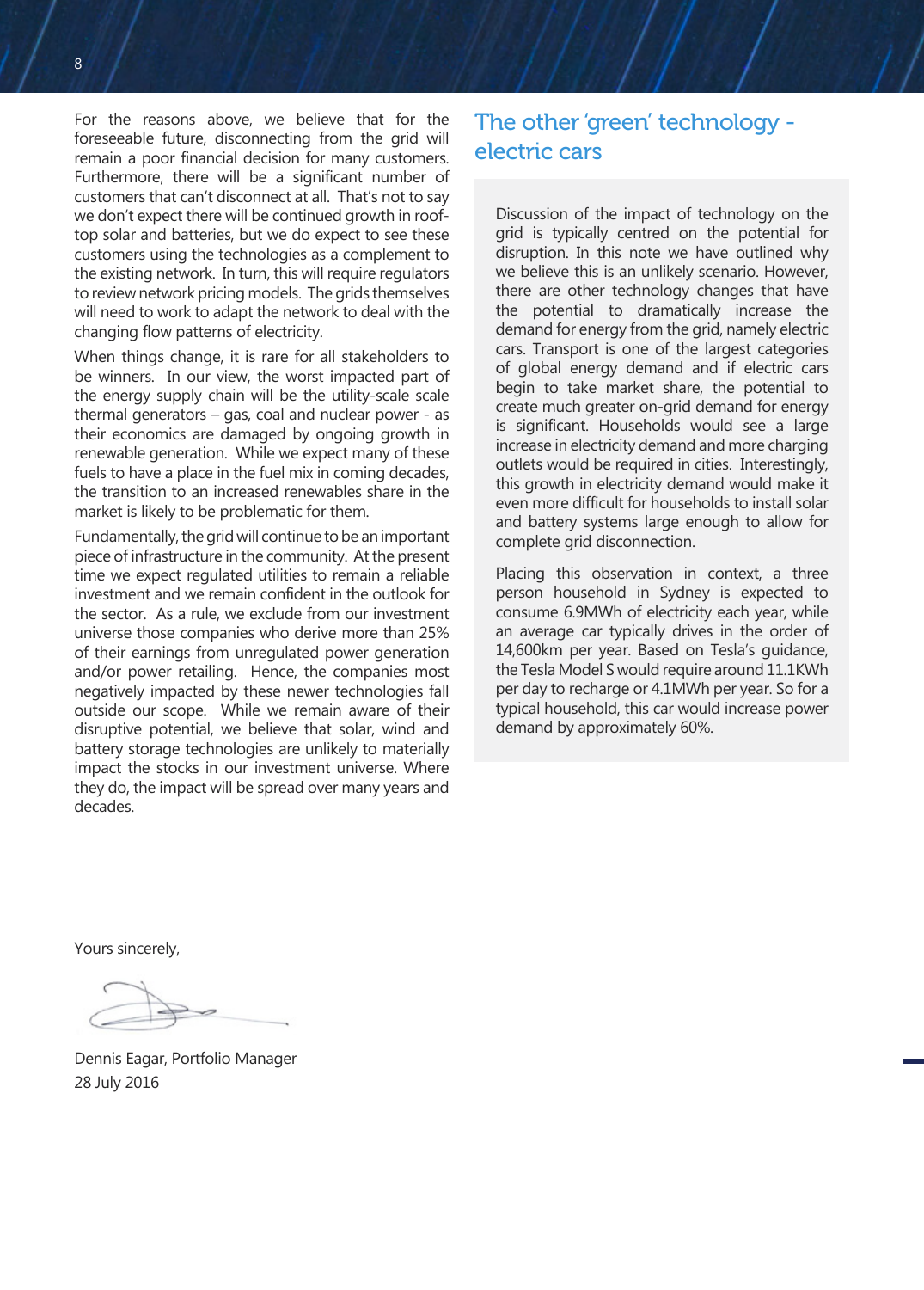**Please note:** From June 2016, MFG Asset Management will be producing this Investor Letter on an annual basis.

8 9